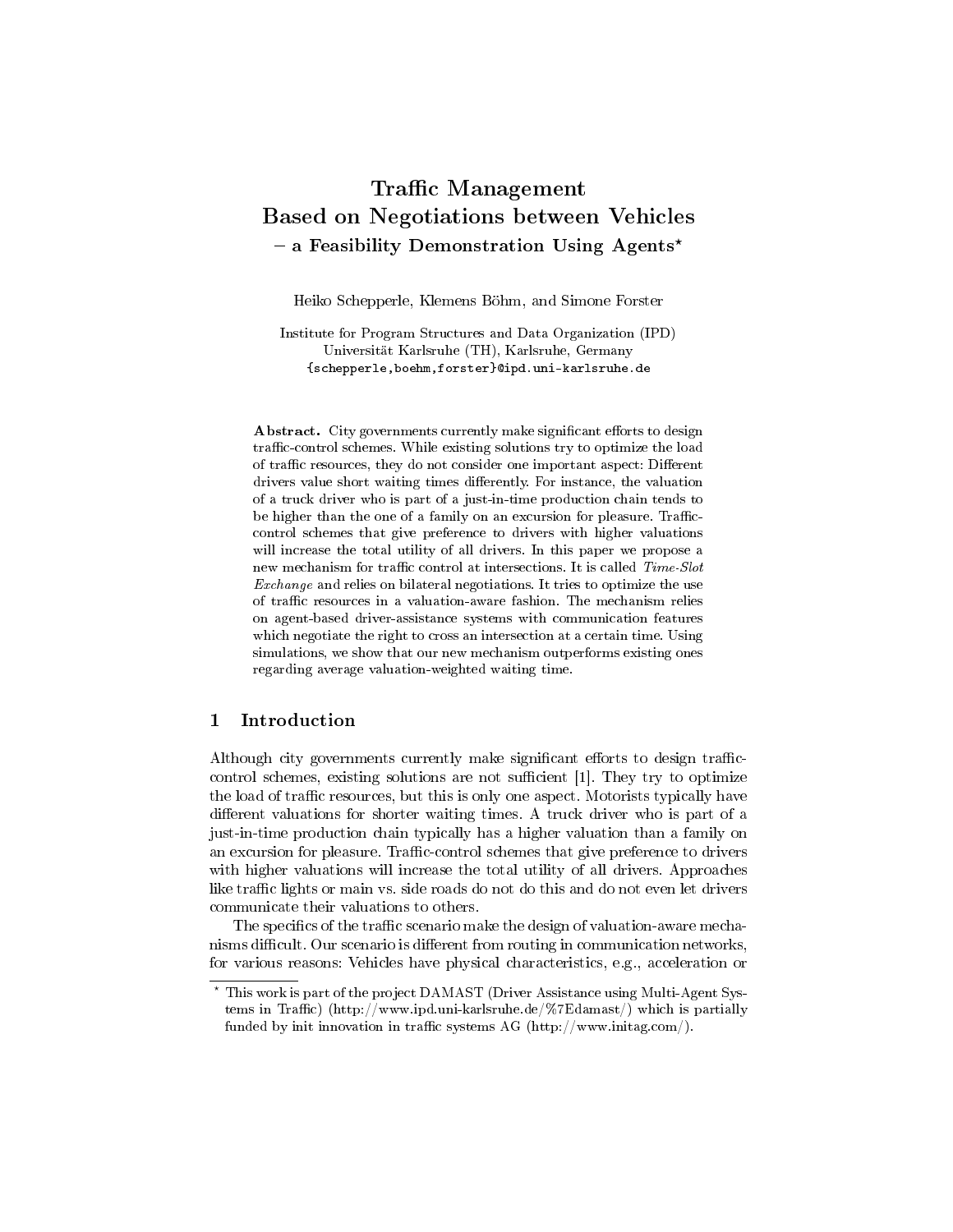speed limitations. Further, vehicles approaching the intersection from the same direction cannot overtake each other (no overtaking assumption). A left-turning vehicle prevents other vehicles from crossing the intersection at the same time. Because vehicles can arrive at the intersection at any time, the mechanism envisaged is embedded in a highly dynamic environment.

This article proposes a new mechanism for traffic control at intersections called Time-Slot Exchange (TSE). It is valuation-aware, i.e., it takes the valuations of waiting time into account. Progress in vehicle technology allows to implement mechanisms where drivers report their valuations to other drivers or to the infrastructure. TSE is not the first valuation-aware traffic-control mechanism  $-[2]$  has recently proposed such a mechanism called *Initial Time-Slot* Auction (ITSA), which is based on auctions. While ITSA increases total utility of drivers, it requires that all drivers use this mechanism. With TSE in turn the drivers can decide on their own if they want to use the mechanism or not. We deem this feature important, as it allows to counter any concerns regarding discrimination against `poor drivers'. Fairness of such mechanisms appears to be an important concern of potential users. Further, ITSA lacks certain other desirable properties, as we will describe.

With TSE, vehicles can trade the right to cross an intersection for a certain period of time, the *time slot*, with other vehicles. When comparing TSE to other mechanisms, we have identified many requirements such a mechanism should fulfill, e.g., avoidance of starvation. We compare  $TSE$  to other mechanisms for traffic control based on these requirements. In particular, we compare it to the state-of-the-art  $FIFO$  mechanism described in [3, 4]. To compare the mechanisms regarding efficiency, we use simulations. For several reasons, e.g., open liability issues and inter-vehicle communication problems that remain to be solved, an evaluation of such mechanisms with real traffic is currently difficult to impossible. An important result of ours is that TSE outperforms FIFO both regarding average waiting time and average valuation-weighted waiting time. Heterogeneity of various kinds aggravates this effect significantly.

This paper has the following structure: In Section 2 we briefly discuss related work. Section 3 features definitions necessary to introduce the requirements on mechanisms for traffic control, as described in Section 4. After an overview of agent-based traffic control in Section 5 we describe our new mechanism in Section 6. An evaluation follows in Section 7, and we conclude in Section 8.

# 2 Related Work

In this section we briefly discuss approaches for agent-based traffic management which are important in our context. We will compare our mechanisms to the intersection-control system proposed by [3, 4], which lets vehicles reserve a time slot to cross the intersection in advance. The system only considers waiting time and is not valuation-aware.

[5] extends the reservation system by privileging emergency vehicles. The approach of  $[6]$  allows public transport vehicles to report their arrival to traffic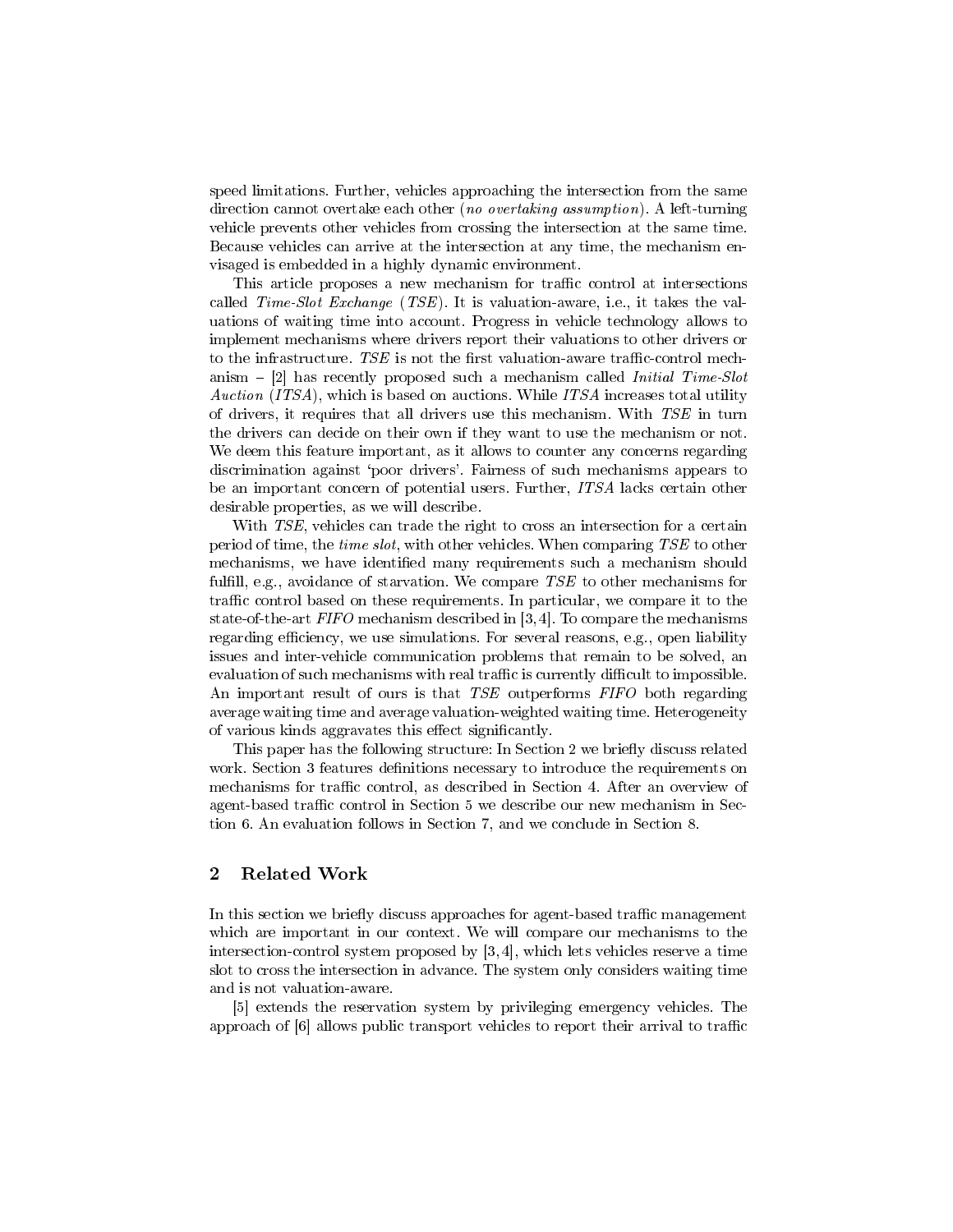lights which can let them pass earlier. Both approaches prioritize only few vehicle types and ignore the valuations of all others.

As mentioned, [2] proposes another valuation-aware mechanism using auctions. [7] is a preliminary three-page version of this paper.

# 3 Definitions

To facilitate a description of desired properties of valuation-aware mechanisms for traffic control, we need some definitions, and we need to clarify some assumptions. The definitions are identical to the ones in [2].

In this work we limit ourselves to single intersections of roads. To take vehicles into account that are in the vicinity of the intersection, we define:

**Definition 1.** The neighborhood of an intersection consists of the lanes of the intersection area, the incoming and the outgoing lanes.

**Definition 2.** The travel time  $T_t^j$  of a Vehicle j is the time from its first appearance in the neighborhood until it leaves the neighborhood. The minimal travel time  $min T_t^j$  of  $j$  is the travel time if  $j$  was the only vehicle at the intersection, observed the speed limit and any constraints from the physical world, but ignored all rules concerning the right of way (i.e., crosses red lights, does not stop at stop signs, etc.). The difference of the travel time  $T_t^j$  and the minimal travel time  $min T_t^j$  is the waiting time  $T_w^j = T_t^j - min T_t^j$ .

We observe that the waiting time can never be negative.

**Definition 3.** The average waiting time is  $\overline{T_w} = \frac{\sum_{j \in V} T_w^j}{|V|}$ , where V is the set of all vehicles.

The average waiting time is widely used to evaluate intersection-control mechanisms. But to evaluate valuation-aware mechanisms, weighting the waiting time with the different valuations is more adequate.

**Definition 4.** The valuation  $v^{j}(t)$  of the driver of Vehicle j is the price the driver is willing to pay if he waits t seconds less.

In what follows, we restrict ourselves to linear valuation functions *(linear*) valuation assumption). Having said this, the valuation per second is a constant for each vehicle. We abbreviate it with  $v^j$  (j identifies the vehicle).  $v^j$  does not change over time.

**Definition 5.** The weighted waiting time of Vehicle j is  $vT_w^j = v^j \cdot T_w^j$ . The average weighted waiting time is  $\overline{vT_{w}} = \frac{\sum_{j \in V} v^{j} \cdot T_{w}^{j}}{|V|}$ , where V is the set of all vehicles.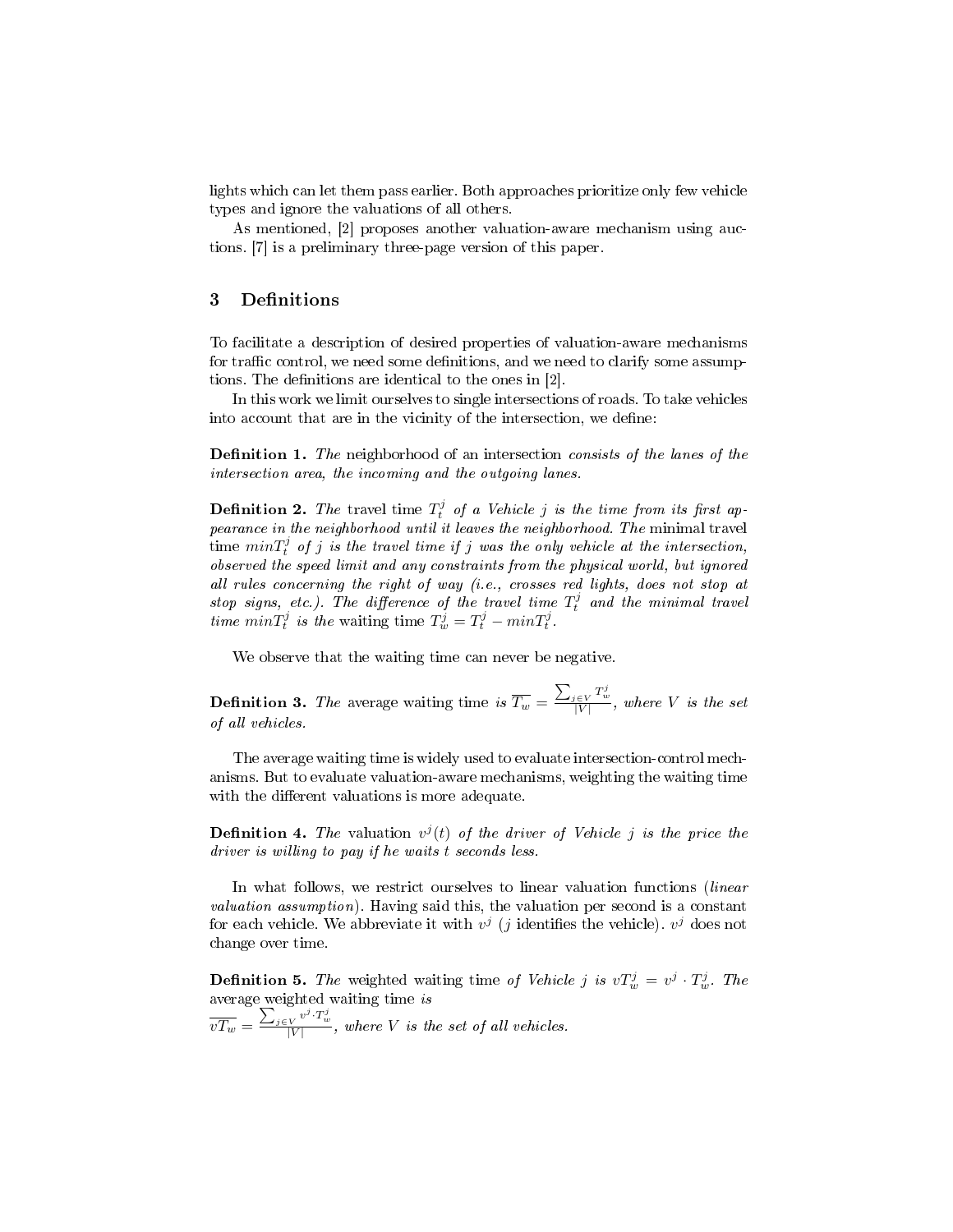Note that the average weighted waiting time does not depend on the price paid for an earlier time slot. In other words, if a `rich' driver and a `poor' driver are both short of time to the same degree, their valuation of reduced waiting time is the same and does not depend on the budget available to them.

**Definition 6.** Let  $b^j$  denote the budget of the driver of Vehicle j. His utility  $u^j$ is  $u^j = b^j - v^j \cdot T_w^j$ . The total utility U is the sum of the utilities of the drivers:  $U := \sum_{j \in V} u^j$ , where V is the set of all vehicles.

A driver cannot exceed his budget  $b^j$ . But this does not mean that the utility  $u_j$  of a driver cannot become negative. E.g., if its budget  $b^j$  is zero, the utility of a vehicle that must wait to cross the intersection becomes negative. Again, note that our definition of utility presumes that all motorists have the same valuation for money and only differ in the valuation of reduced waiting time.

We will use the sum of the budgets of drivers entering and leaving the neighborhood to assess the effects of the mechanisms on the budgets of the drivers.

**Definition 7.** The total entry budget  $B_e$  is the sum of the budgets of all drivers when they enter the neighborhood:  $B_e$  :=  $\sum_{j\in V} b_e^j$ . V denotes the set of all vehicles. The total leaving budget  $B_l$  is the sum of the budgets of all drivers when they leave the neighborhood:  $B_l := \sum_{j \in V} b_l^j$ .

# 4 Desired Properties

To evaluate valuation-aware mechanisms we review various desirable properties of such mechanisms. [2] has described them originally, in order to evaluate  $ITSA$ .

A mechanism might offer incentives to drivers to report their valuations truthfully. This is a prerequisite for efficient allocations, i.e., a resource is assigned to the participant with the highest valuation.

**Definition 8.** A mechanism is incentive compatible if reporting one's valuation truthfully is a dominant strategy, provided that all other do so as well [8].

Efficiency, avoidance of starvation and zero-sum are desirable as well.

**Definition 9.** If a traffic-control mechanism reduces the average weighted waiting time  $\overline{vT_w}$  compared to a first-in first-out scheme we call such a mechanism efficient.

We observe that an efficient mechanism increases total utility.

**Definition 10.** A mechanism avoids starvation if it provides an upper bound of waiting time of vehicles when they arrive at the intersection.

Clearly, this upper bound depends on the current number of vehicles in the neighborhood.

Motorists are likely to dislike mechanisms which increase the overall mobility costs, they would prefer mechanisms that are zero-sum.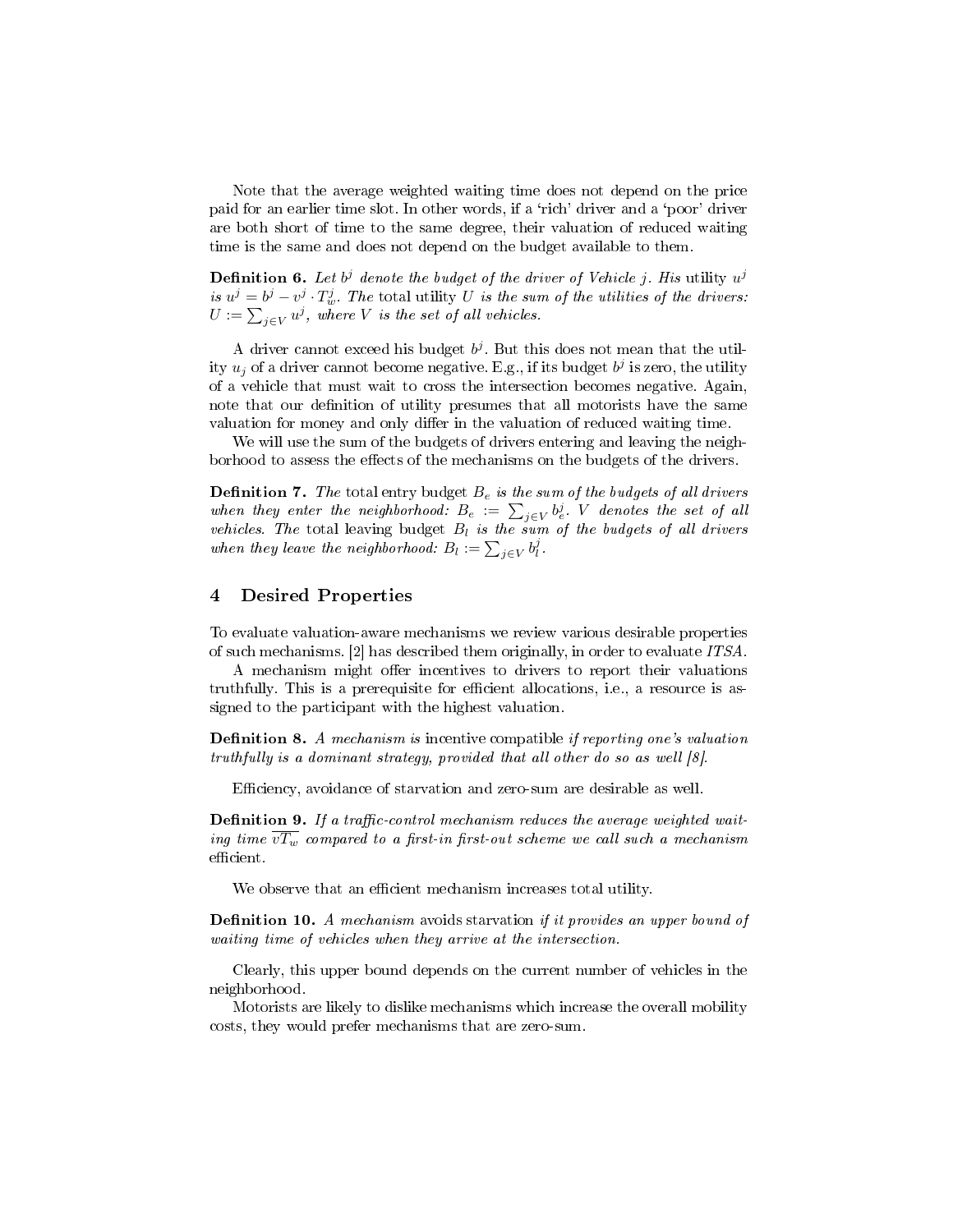**Definition 11.** We call a mechanism zero-sum if the difference of the total entry budget  $B_e$  and the total leaving budget  $B_l$  is zero.

We deem avoidance of starvation and zero-sum important. The reason is that these properties are prerequisites for a high degree of user acceptance.

A vehicle which is informed early about its time slot can adapt its speed in advance. The vehicle can avoid unnecessary acceleration and deceleration. This reduces fuel consumption and makes driving more comfortable. In particular, vehicles do not have to stop and start again. Thus, it is advantageous to allocate time slots as early as possible. We refer to this as *early allocation*. This property is in conflict with another desirable property: A mechanism which allocates time slots as late as possible fulfills the property *late allocation*. Late allocation is useful for vehicles with high valuations which arrive late. It lets them obtain time slots which would not be available any more otherwise. Late allocation is given if the time between the assignment of time slots to a vehicle and the point of time the vehicle starts to cross the intersection is minimized. Clearly, when designing a mechanism, one must position it somewhere between the two extremes early and late allocation.

# 5 Agent-Based Traffic Control

We have to build valuation-aware mechanisms upon an infrastructure which lets drivers communicate their valuations to each other. However, while driving, any distraction of the driver must be avoided. Therefore, the infrastructure must act autonomously (but in line with the preferences of the driver). Drivers should be able to configure vehicle agents in advance. To accomplish this, we use agent technology. Agents can act autonomously [9] to attain their goals, as specified by their drivers. To build the mechanism envisaged, every vehicle must be equipped with a platform which provides a standardized interface. One can use this interface to implement an agent-based driver-assistance system. There already exist applications which require such a platform in vehicles, e.g., the on-board units for trucks to collect toll on the German Autobahn (Toll Collect GmbH, http://www.toll-collect.de).

We call the agent hosted by a driver-assistance system *vehicle agent*. Such assistance systems can either instruct the driver or exert control over the vehicle. Our approach functions independently of the degree of interference: The driverassistance system could just inform the driver when he may cross the intersection, or it could seize control of the vehicle, e.g., accelerate, as is the case with adaptive cruise-control systems (ACC, [10]).

An implementation of a mechanism relying solely on communication between agents residing in a vehicle seems rather ambitious for the time being. Therefore, our architecture (see Fig. 1) features stationary intersection-control units as well. Because agents can only communicate with other agents, these units have to host another agent, the *intersection agent*. It implements the intersection-control mechanism. In contrast to a vehicle agent which represents the driver, the goals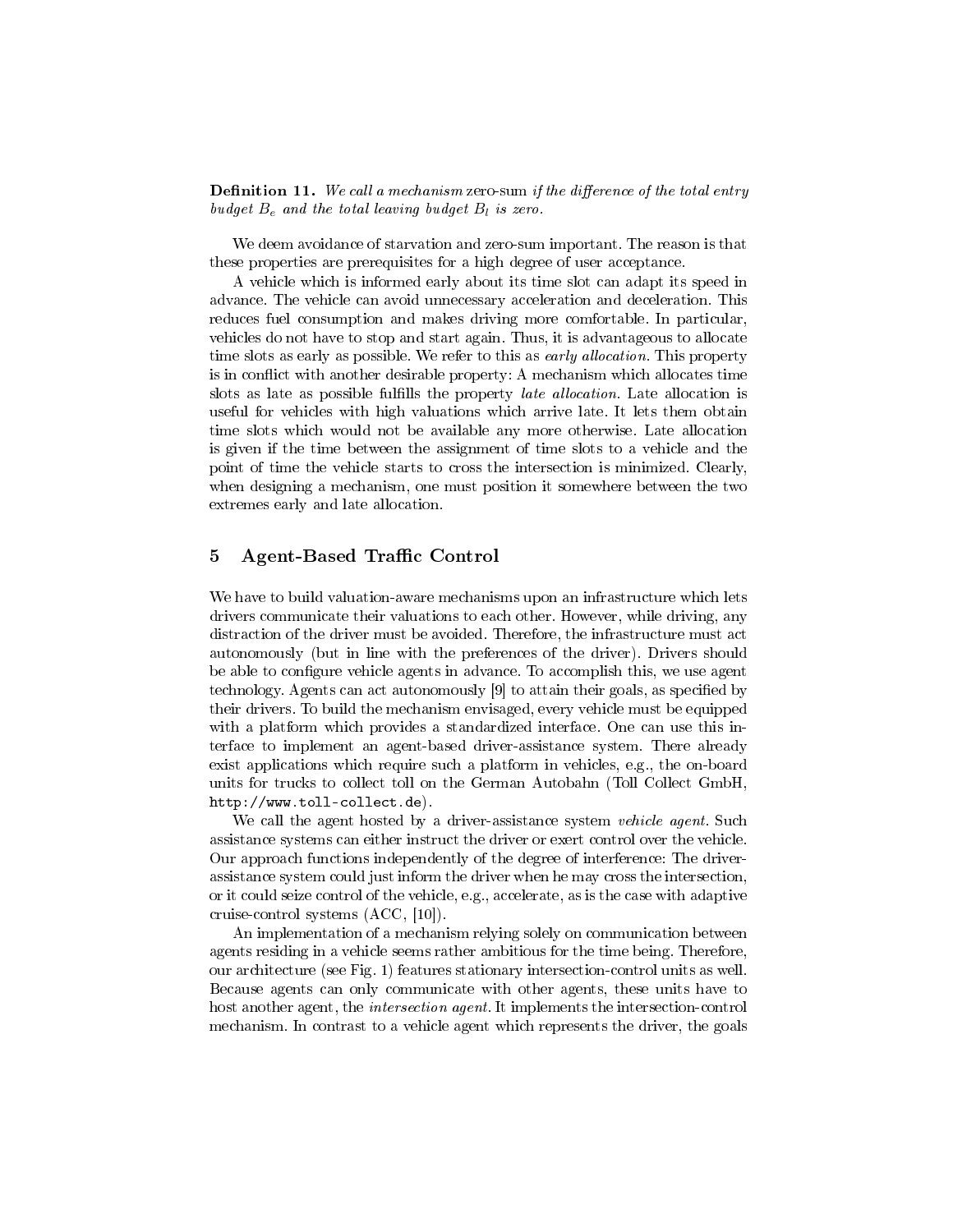

Fig. 1. Agent-based traffic control

of an intersection agent are defined by traffic planners. The intersection agent aims to increase total utility.

# 6 Mechanisms

The presentation of our mechanisms is based on the generic procedure for agentbased traffic control described in [2]. This procedure consists of the *initial time*slot acquisition phase and the subsequent time-slot acquisition phase. In the initial time-slot acquisition phase vehicles with no time slot request one. The subsequent time-slot acquisition phase lets vehicle agents which already have a time slot obtain a better one from other vehicle agents by means of negotiation and exchange. A vehicle can trade its time slot repeatedly.

A mechanism can cover only one of the two phases, or it can be a combination of different mechanisms for the two phases and hence cover both phases.

In contrast to mechanisms for the initial time-slot acquisition phase, mechanisms for the subsequent phase have the nice characteristic that vehicle agents may, but do not have to participate. Only if the result of a negotiation increases their utility, vehicle agents will do so. This is important, as it allows to counter any concerns of potential users regarding discrimination against `poor drivers'. Although discrimination could happen as part of the initial time-slot acquisition phase, we can at least exclude it for the subsequent phase.

In the following we describe two mechanisms for intersection control. The first one, proposed by [3, 4], is our reference point for evaluation. We then present our new valuation-aware Time-Slot Exchange mechanism. We study whether and to which extent the two mechanisms meet the desired properties, except for  $efficiency$ , which we evaluate in Section 7.

### 6.1 FIFO

The first mechanism uses a first-in first-out scheme and is therefore called FIFO. Vehicle agents entering the neighborhood interact with the intersection agent and request a time slot. The requests are answered in the order of arrival. Requesting vehicle agents do not have any time slot so far. Thus, FIFO belongs to the initial time-slot acquisition phase.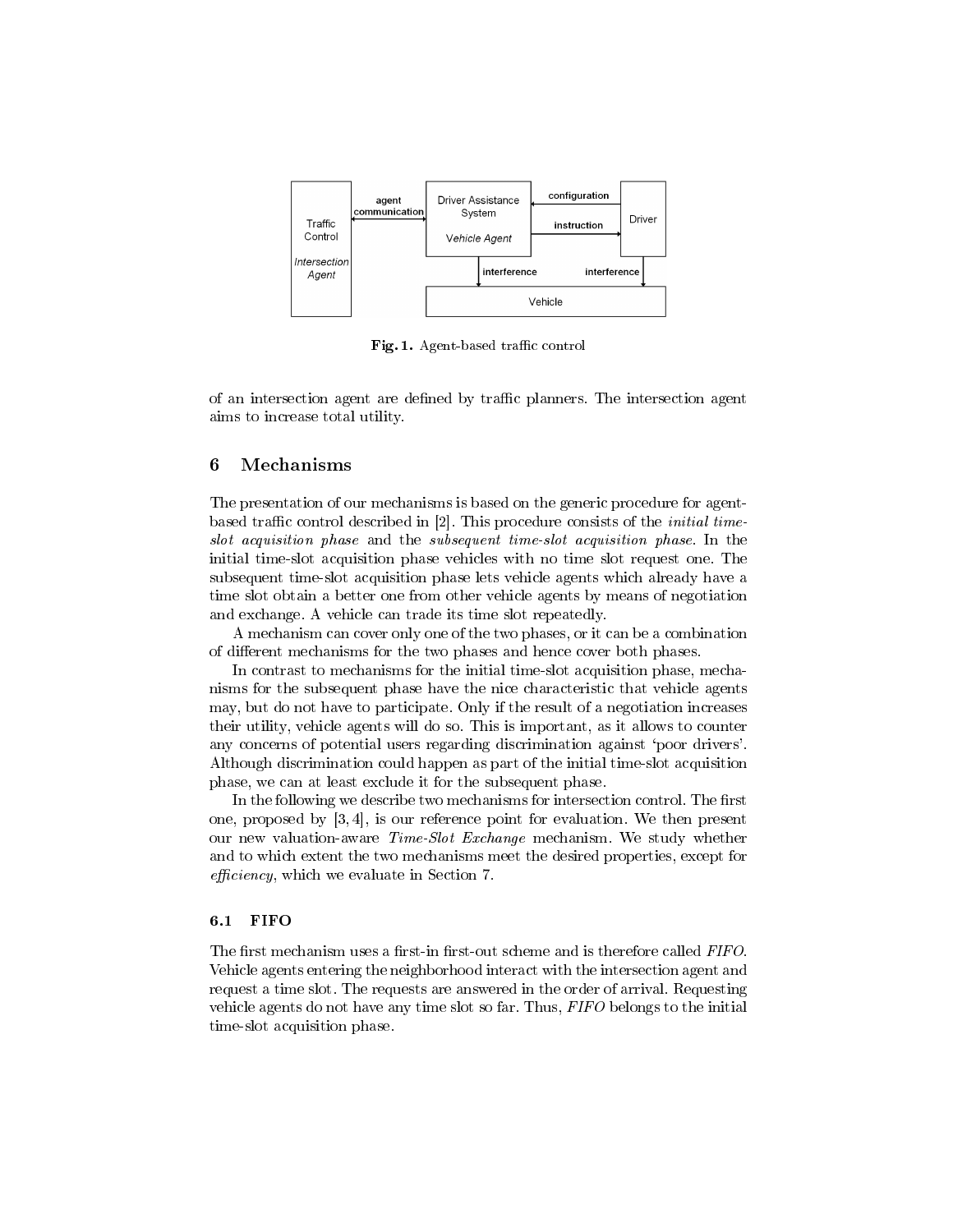Different modes for the crossing of the intersection are conceivable. In contrast to  $[3, 4]$  we only distinguish three different modes. If no other vehicle may cross the intersection while a vehicle already does so we speak of the mode intersection exclusive. The mode lane exclusive prevents other vehicles from using intersection lanes which have already been assigned for the time slot in question. For instance, vehicles from opposite directions may cross the intersection at the same time if they both go straight. We achieve a more fine-grained granularity if we do not block the entire lane but only the actual spots of conflicts. Each spot of conflict is the intersection area of two lanes. We call this mode *lane shared* all. Several vehicles can cross the intersection in parallel if and only if there is only one vehicle per spot of conflict at any time.

Depending on the mode of intersection crossing, the intersection agent con firms a requested time slot if possible. If the requested time slot cannot be confirmed it looks for the earliest possible time slot after this and offers it to the requesting vehicle.

Compliance with Desired Properties. FIFO is not valuation-aware. Thus, incentive compatibility is not meaningful. Because a vehicle crosses the intersection after all other vehicles which have arrived before at the latest, FIFO avoids starvation. No vehicle pays or earns any money. This is why the budget of every vehicle does not change, i.e., FIFO is zero-sum. Because the only criterion is order of arrival, a vehicle arriving on short notice cannot benefit from late allocation. Thus, FIFO is best implemented using early allocation.

To our knowledge, no valuation-aware mechanism for intersection control exists so far, (except for  $[2]$  which is very recent). Thus, we will compare efficiency of our new valuation-aware mechanism to the one of valuation-unaware ones.  $FIFO$  reduces average waiting time compared to traffic lights [3]. This is why we use FIFO as the reference point in our evaluation. We cannot use valuationaware mechanisms from other fields, like routing in communication networks, because they are subject to different physical characteristics. For instance, think of the restrictions incurred by a left-turning vehicle, in contrast to one that turns right.

Valuation-unaware mechanisms like  $FIFO$  can be combined with mechanisms for the next phase, the subsequent time-slot acquisition phase. If such mechanisms are valuation-aware, the combination is valuation-aware as well. We discuss such a combination in the following.

#### 6.2 Time-Slot Exchange

If a vehicle agent has obtained a time slot in the initial time-slot acquisition, e.g., using  $FIFO$ , it may not be satisfied with it. We therefore propose a valuationaware mechanism for the subsequent phase which can be combined with FIFO.

*Idea*. To increase the total utility of motorists, *Time-Slot Exchange* (*TSE*) lets vehicle agents negotiate the conditions for an exchange of their time slots. A vehicle agent having a late time slot may pay money to another vehicle agent and obtain its earlier time slot in return. The other vehicle agent receives the money and the time slot of the paying vehicle.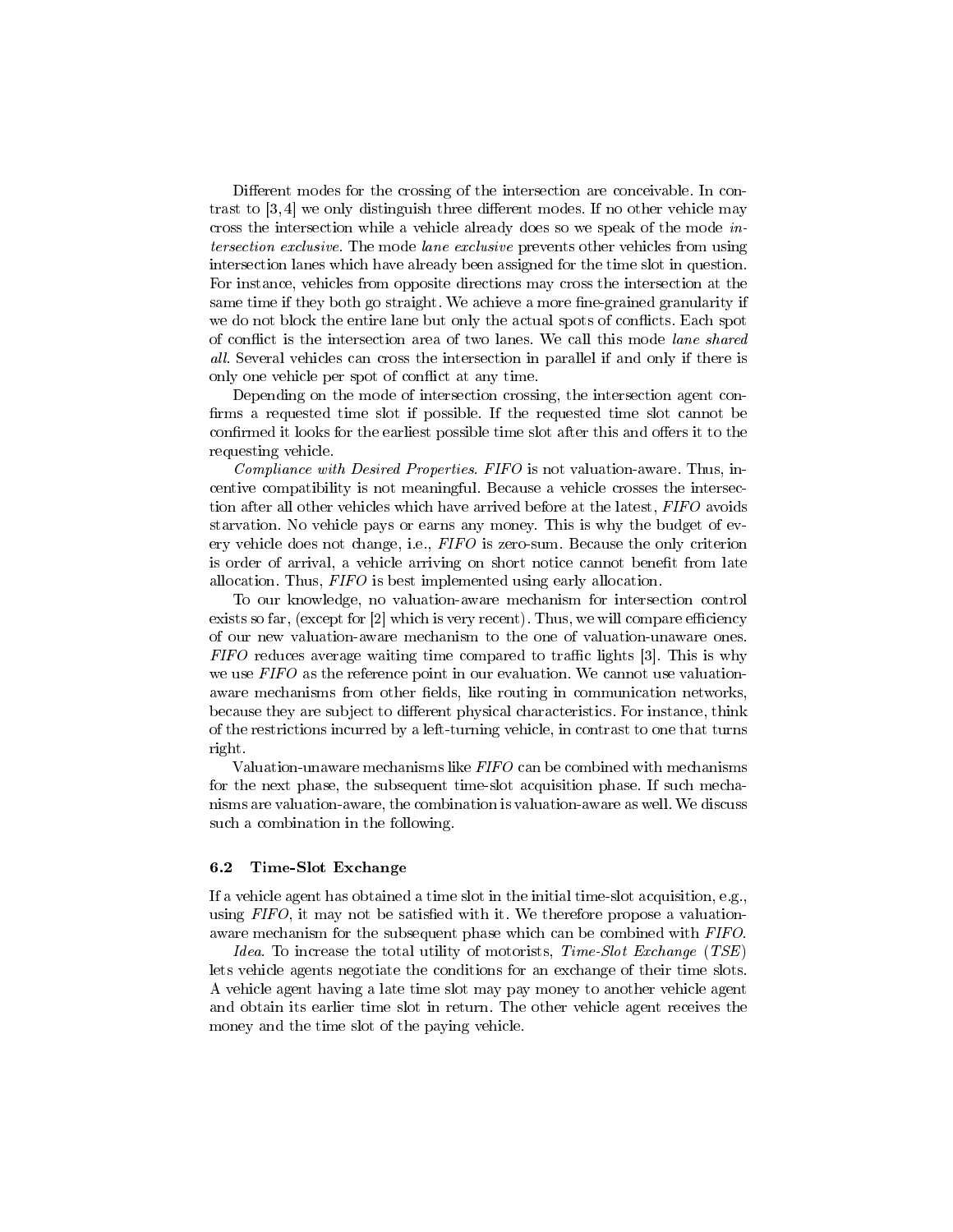Example 1. If a vehicle agent offers  $0.1$  currency units per second of reduced waiting time, and the exchange takes place and reduces the waiting time by 12 seconds, the vehicle agent pays  $0.1 \cdot 12 = 1.2$  currency units.

*Exchange Agent.* To realize  $TSE$ , we have extended the reference architecture of Fig. 1 with an exchange agent (EA). It brokers time-slot exchanges. I.e., its goal is to accomplish as many exchanges as possible. Since this goal differs from the goal of the intersection agent which aims to maximize total utility, we have modeled it as a separate agent.

Initiating Exchange. An exchange-request message sent by a vehicle agent contains the time slot currently held, the earliest time slot that is feasible, the price the vehicle agent is willing to pay for each second of reduced waiting time and the lane used to cross the intersection. The earliest time slot that is feasible is needed because a vehicle cannot make use of time slots that are too early and cannot be reached in time. The vehicle agent must specify all these parameters every time it initiates a time-slot exchange. The time slot currently held can permanently be subject to change. For instance, the earliest time slot feasible depends on the current speed and the current distance to the intersection, which may change. Even the price and the intersection lane to be used might change (even though we currently do not take this into account in our experiments).

Intersection Agent. Having received an exchange request, the exchange agent requests a list of exchange candidates (list of candidates) with suitable time slots from the intersection agent which knows all allocated time slots. At first sight, all time slots between the earliest time slot reported and the time slot currently held are suitable. But the intersection agent will return only vehicles if an exchange would not conflict with other reservations. This might be the case if the modes lane exclusive or lane shared all are used.

Contacting Vehicle Agents. The exchange agent iterates over the exchange candidates and informs them about the offer. Each vehicle agent has its own valuation of waiting-time reduction. Being offered a later time slot and a compensation, the potential partner now evaluates the offer. If the exchange increases its utility, i.e., the offered price per second exceeds its valuation of waiting-time reduction, the agent will agree to the exchange.

Conditions. Vehicles cannot overtake while waiting at the intersection. Thus, a vehicle agent which wants to acquire another time slot has to check two further conditions: (a) the new time slot is later than the one of the vehicle driving directly in front, and (b) the new time slot is earlier than the one of the vehicle driving directly behind if this vehicle already has a time slot. Otherwise, an exchange would harm other vehicles. They could not use their time slot any more. In our design, the exchange agent ensures these conditions for both vehicles participating in the exchange. Figure 2 shows an example of desirable, possible (but undesirable) and impossible exchange partners for a certain vehicle.

Execution. The list of candidates is sorted by the time slots held by the candidates. The first vehicle agent which agrees and which has a time slot which can be exchanged without harming others is the vehicle agent with the earliest suitable time slot. The exchange is executed with this vehicle.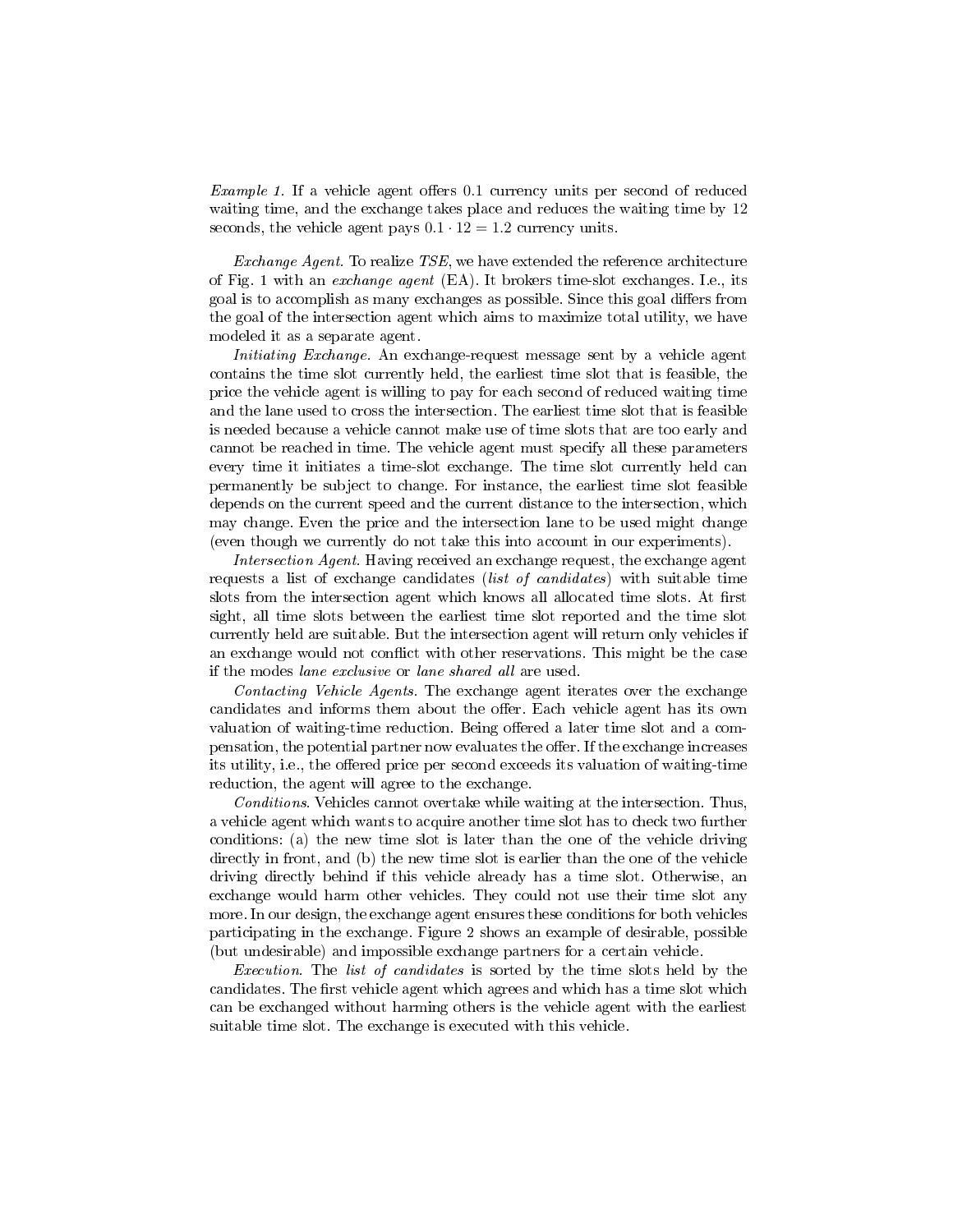TSE with Subsidies. [2] has shown for ITSA that subsidies, i.e., letting vehicles subsidize vehicles in front of them in their lane, increases efficiency significantly. We can transfer this idea to  $TSE$  as well: With  $TSE$  as described so far, the best a vehicle agent can do is to negotiate the next time slot after the time slot of the vehicle in front. This might limit efficiency. Think of a driver of a vehicle directly in front, subsequently referred to as  $l$ , with a low valuation. He does not compete for early time slots. The driver of the vehicle behind it with a high valuation, subsequently referred to as  $h$ , might not be satisfied with this. To improve the situation, the following refinement of  $TSE$  might help. The agent of Vehicle  $h$  can now subsidize the agent of Vehicle  $l$ . The agents of  $l$  and h would team up and request an exchange of the time slot of vehicle l. They would offer the sum of the amounts the two are willing to pay. If the exchange is accepted, the agent of Vehicle l would receive an earlier time slot, paid for by both. This now allows the agent of Vehicle h to acquire an earlier time slot for itself.

Compliance with Desired Properties. With TSE, neither the intersection agent nor the exchange agent pay or earn any money. Thus, TSE is zero-sum. On the other hand, pricing in TSE is not incentive-compatible. This is because a vehicle agent might offer less than its valuation to avoid unnecessarily high payments, or it might claim more than its true valuation to increase its profit. Thus, it might be possible that an exchange fails although both participating vehicle agents could benefit from it. However, a useful bilateral negotiation mechanism which is both incentive compatible and zero-sum does not exist [8]. Thus, incentive compatibility can only be achieved if we waive zero-sum and vice versa. Because a vehicle does not have to exchange time slots, TSE avoids starvation if the mechanism used for the initial time-slot acquisition phase has this characteristic as well. In other words, if a vehicle agent does not take part in an exchange it `inherits' the upper bound of the waiting time from the mechanism for the initial time-slot acquisition phase. In particular, when using FIFO for this, the combination of FIFO and TSE avoids starvation. Finally, late allocation in our context means that the exchange agent looks for exchange candidates as long as possible, hoping for a vehicle arriving on short notice with a suitable time slot. Because vehicle agents initiating a request are not interested in time slots of such vehicles, and because all vehicle agents can initiate exchanges repeatedly on their own, late allocation does not have any advantages in our particular setting. Thus, TSE should always implement early allocation.

# 7 Evaluation

An evaluation of agent-based mechanisms in real traffic is not possible at the moment, for several reasons. We therefore use simulations to assess the mechanisms with regard to efficiency. This is in line with other research on intersection control, e.g., [3, 11, 12]. Our simulation framework uses a space-continuous and time-discrete simulation model. It simulates drivers and vehicles equipped with agent-based driver-assistance systems at intersections. We use the Java Agent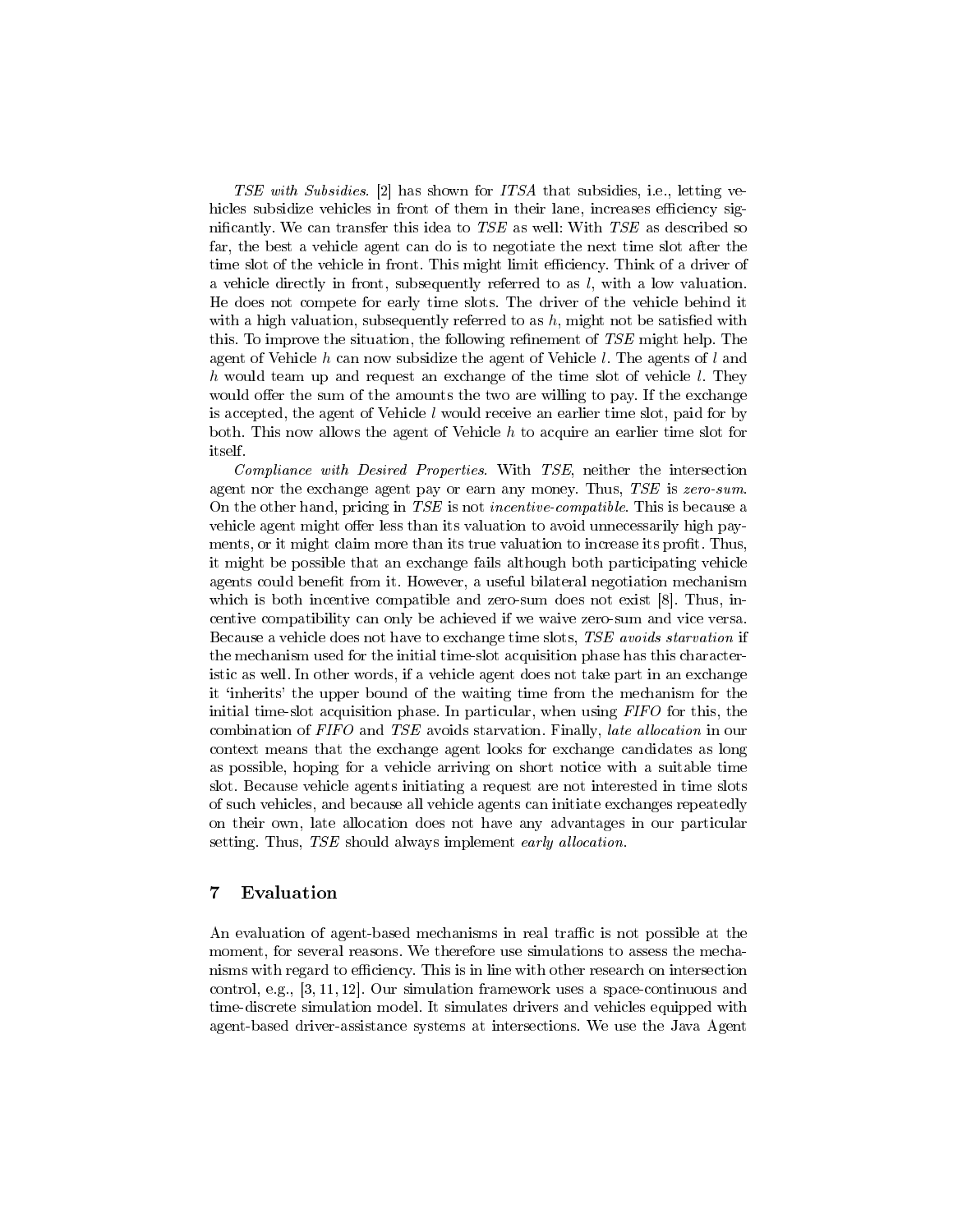

Fig. 2. Exchange partners of Vehicle 6 Fig. 3. Intersection layout

DEvelopment Framework (JADE, http://jade.tilab.com/) to implement the multi-agent system. We do not use agents for simulation, but simulate the traffic environment for agent-based driver-assistance systems. Thus agent-based simulation frameworks are not applicable.

#### 7.1 Experimental Setup

The intersection investigated (see Figure 3) is symmetric. It consists of four directions with two incoming (right and left) and two outgoing (right and left) lanes for each direction. The left incoming lanes permit turning left or going straight (both into the left outgoing lanes) and the right incoming lanes permit turning right or going straight (both into the right outgoing lanes).

The speed limit is 50km/h in the entire neighborhood. This is the maximum speed allowed in cities in most European countries. Both incoming and outgoing lanes are  $230m$  in length.  $200m$  in front of the intersection, a virtual traffic sign informs driver-assistance systems that they approach an intersection which uses an agent-based intersection-control mechanism. The intersection radius is 20m. The total distance to cross the intersection in straight direction therefore is  $230 + 20 + 20 + 230 = 500$ m. The maximum acceleration is limited to at most  $3m/s<sup>2</sup>$  and the maximum deceleration to at most  $8m/s<sup>2</sup>$ .

We simulate 40 minutes of each run. We leave aside vehicle behavior during the first 10 minutes to ensure that we only look at a system in steady state. Vehicles leaving the neighborhood during the following 30 minutes are taken into account to determine the average waiting time  $\overline{T_w}$  and the average weighted waiting time  $\overline{vT_w}$ .

For each incoming lane so-called demand sources generate vehicles with exponentially distributed interarrival times with mean  $\frac{1}{\lambda} = 36s$ . Thus, 100 vehicles per hour enter the neighborhood for each incoming lane on average. To use an exponential distribution is common practice in queuing theory and in stochastic scheduling to describe arrival processes [13]. The intersection layout allows each vehicle to choose between two different directions to cross the intersection. In our simulations, both have the same probability. The valuation of each driver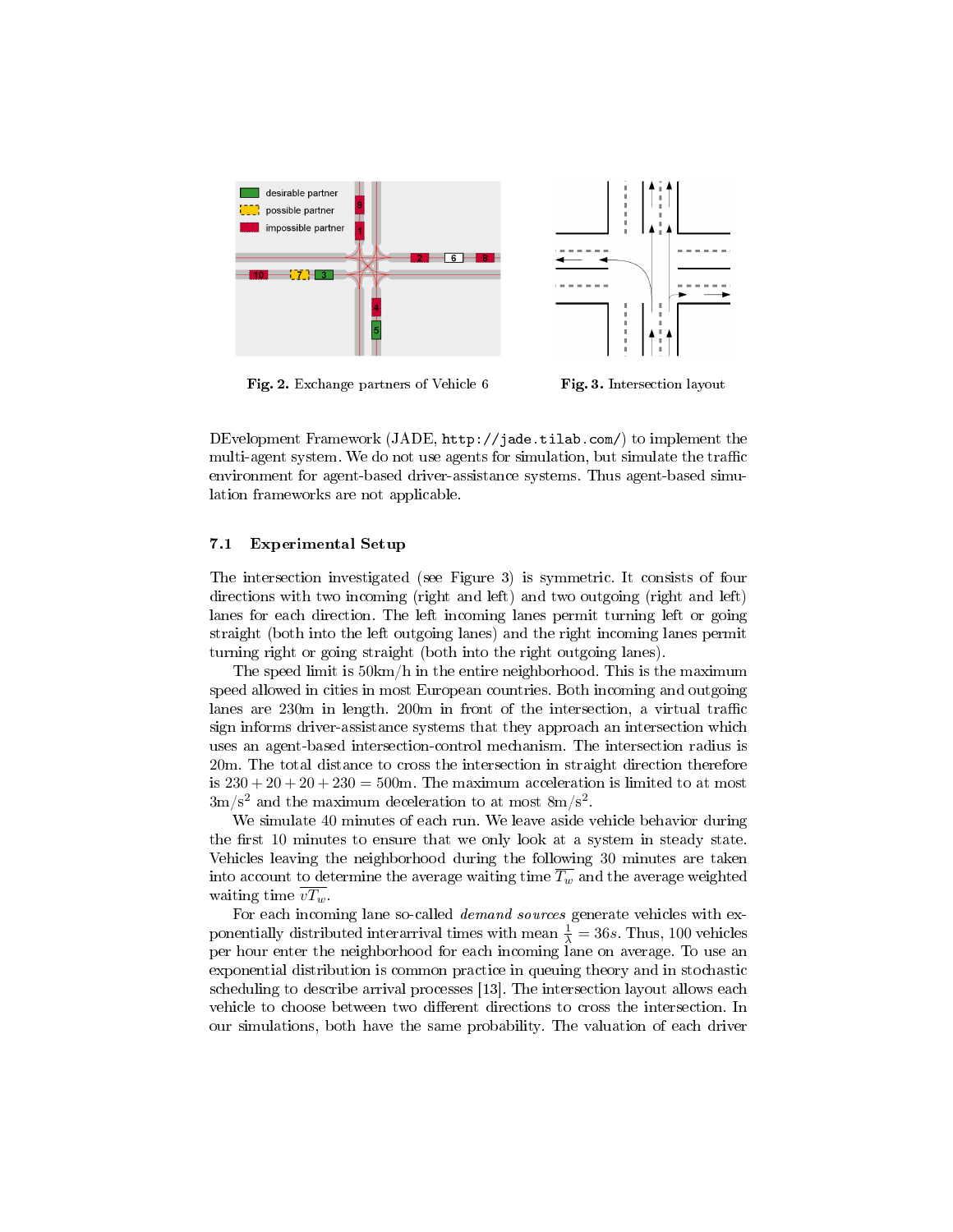is also modeled using an exponential distribution. Its mean is  $\frac{1}{\lambda} = \overline{v} = 0.01$ . Since there are no experiences with valuation-aware mechanisms in real traffic we could not rely on any empirical data to determine this value.

800 vehicles per hour enter the neighborhood on average. Because we use the intersection exclusive mode for intersection crossing, only one vehicle crosses the intersection at a time. The crossing time per vehicle in our simulations is 4s. The total capacity of the intersection is  $3600s/4s = 900$  vehicles per hour.

The performance of a mechanism does not only depend on the average number of vehicles arriving at an intersection, but also on the distribution of interarrival times. A comparison of mechanisms is meaningful only if we compare equal arrival patterns of vehicles. We execute 25 simulation runs of FIFO and of TSE for each treatment. We use the same 25 randomly chosen numbers as seeds for the 25 runs, to compare the  $i^{th}$  run of FIFO to the  $i^{th}$  run of TSE of the same treatment. This means that a certain vehicle always has the same start time and route in the  $i^{th}$  simulation run.

#### 7.2 Alternatives Evaluated

Our mechanism combines FIFO for the initial time-slot acquisition phase and TSE for the subsequent phase. We have not implemented the variant with subsidies of TSE, which lets vehicle agents subsidize vehicles in front. In the remainder of this section we use the term TSE for the combination of FIFO and Time-Slot Exchange.

With our implementation of TSE, the vehicle agent trying to initiate an exchange reveals its valuations truthfully. This leads to efficient allocations. Other strategies to determine which price to offer could be implemented as well. However, we have already mentioned that the price of an exchange does not influence our efficiency measure. Therefore, other strategies would not be meaningful.

If the budget is too low it could happen that a vehicle agent cannot afford to offer a price which corresponds to its true valuation. This would lead to biased results. To avoid this we assume in our simulations that all vehicles have unlimited budgets. In other words, all motorists have the same budget and the same valuation of money.

As mentioned before, we expect that TSE will have greater impact on average-weighted waiting time if there are vehicles which arrive late and have high valuations. To verify this hypothesis, we carry out four different treatments, as listed in Table 1. In each treatment we simulate both FIFO and TSE with the same parameter settings. More specifically, we examine the influence of two parameters: First, for each incoming lane the demand source generates vehicles with different valuations of waiting time, using an exponential distribution. The *mean valuation*  $\bar{v}$  is the first parameter examined. Second, a virtual traffic sign marks the position where arriving vehicles can interact with the intersection agent for the first time. We denote the distance of this traffic sign to the beginning of the intersection as begin-of-interaction distance s. This is the second parameter examined.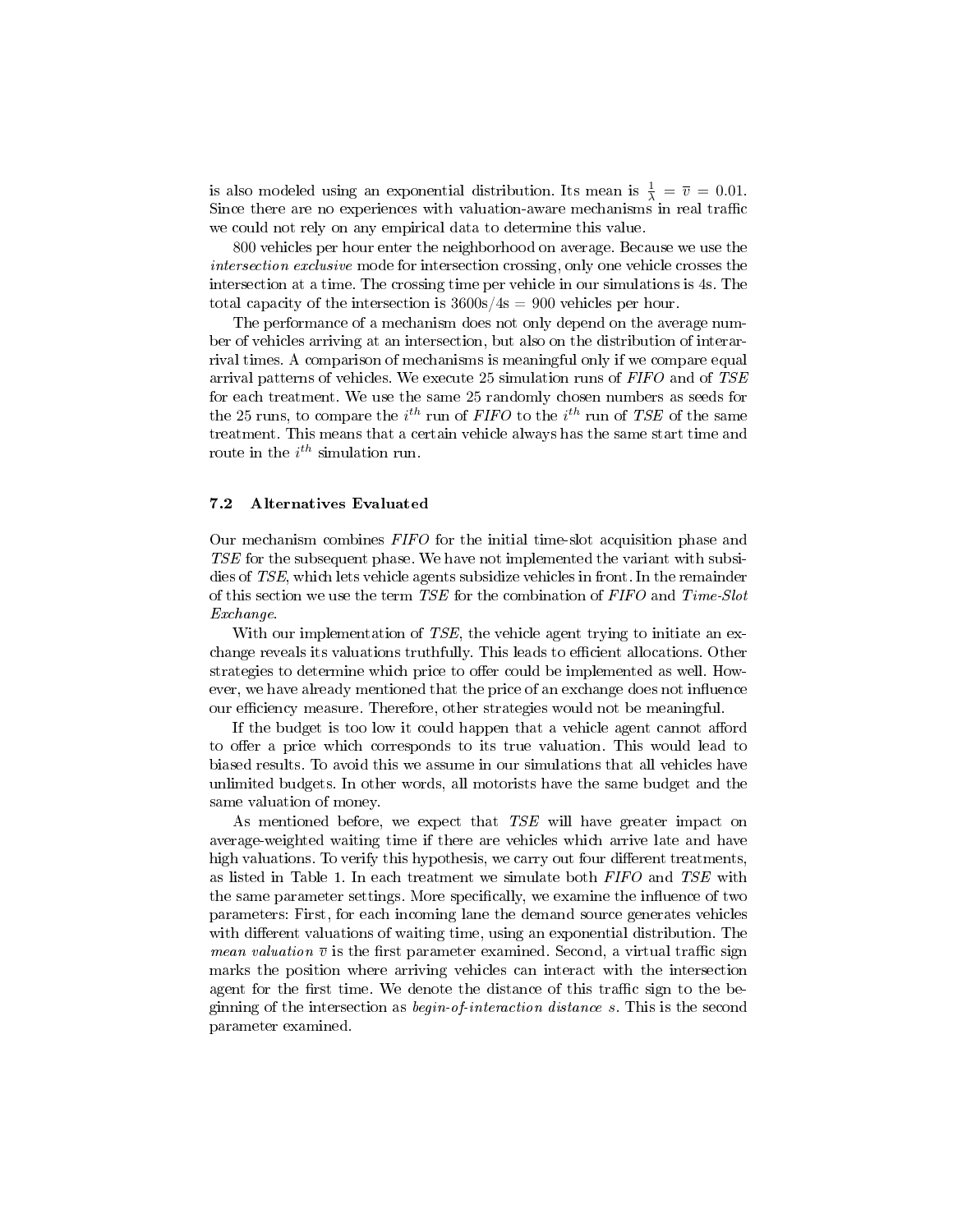*Mean Valuation*  $\overline{v}$ . Although the valuation for a vehicle is already randomly distributed, initializing a subset of the demand sources with a different mean valuation allows to examine the influence of valuations which are significantly different depending on the incoming lane of a vehicle. In the simulations with differing mean valuations the demand sources of the northern and southern incoming lanes spawn vehicles with the increased mean valuation  $\bar{v} = 0.1$ , while in all other cases the mean valuation is  $\overline{v} = 0.01$  (see also Table 1).

Begin-of-Interaction Distance s. We evaluate the relationship between the time available for interacting with the intersection agent and the weighted waiting time by introducing vehicles arriving on short notice, i.e., vehicles which have less time to interact with the intersection agent. These vehicles will typically receive a later time slot than vehicles which are farther away. We mimic vehicles arriving on short notice by positioning the virtual traffic sign of one direction closer to the intersection. In the treatments with vehicles arriving on short notice the distance of the virtual traffic sign is  $100m$  to the intersection for the North and the South, while it is 200m in the other cases (see Table 1).

Varying these parameters allows to evaluate the influence of heterogeneity. Our evaluation compares a treatment where one or two parameters are equal for every direction to one where the parameters have a different value for the northern and southern incoming lanes than for the western and eastern directions. This may be realistic, e.g., if we assume that side roads have a different infrastructure than main roads. We label simulations which have different values for a parameter depending on the direction with the name of the parameter as an index. Table 1 lists the treatments executed and shows the differing values of each parameter examined. The first value of each pair is the value of the parameter for the northern and the southern direction, and the second value is the one for the western and eastern direction.

Table 1. Executed treatments

| treatment                                       | valuation $\overline{v} $ distance $s$ |         |
|-------------------------------------------------|----------------------------------------|---------|
| FIFO, TSE                                       | 0.01/0.01                              | 200/200 |
| $FIFO_s, TSE_s$                                 | 0.01/0.01                              | 100/200 |
| $FIFO_{\overline{v}}, TSE_{\overline{v}}$       | 0.10/0.01                              | 200/200 |
| $FIFO_{s;\overline{v}}, \;TSE_{s;\overline{v}}$ | 0.10/0.01                              | 100/200 |

#### 7.3 Results

We compare the differences of average waiting time  $\overline{T_w}$  and of average weighted waiting time  $\overline{vT_w}$  of equally initialized runs of FIFO and TSE. For all pairs of the 25 simulation runs we can compute the mean and the 95% condence interval  $(CI)$  of such differences. Table 2 lists the absolute and the relative differences of the average waiting time  $\overline{T_w}$  and the average weighted waiting time  $\overline{vT_w}$ . The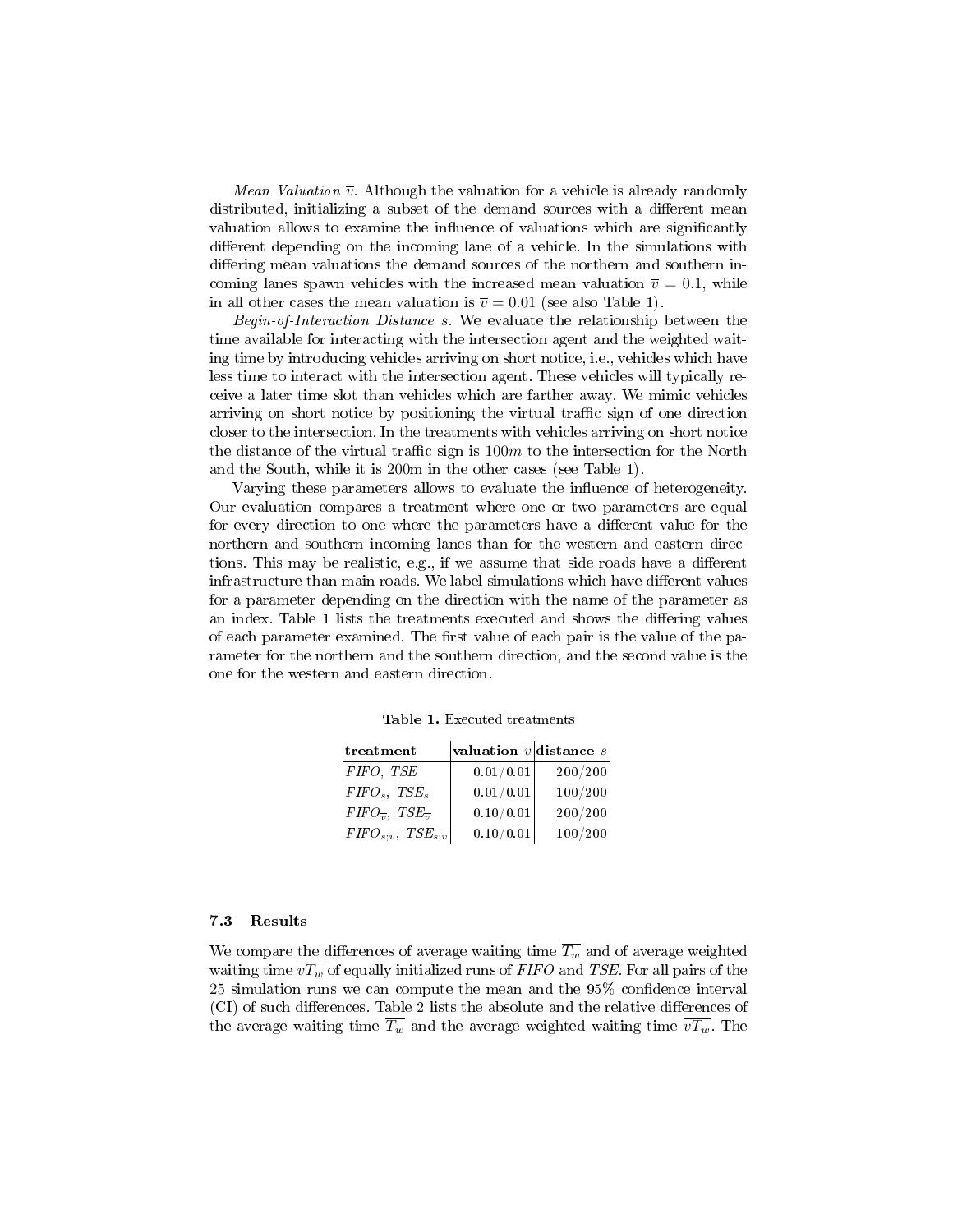Table 2. Absolute and relative differences

|                        |                                              |                      | $T_w$ |                                               |  | $vT_w$ |  |  |
|------------------------|----------------------------------------------|----------------------|-------|-----------------------------------------------|--|--------|--|--|
|                        | treatment                                    |                      | mean  | $0.95\%$ CI mean 0.95% CI                     |  |        |  |  |
| absolute<br>difference | <i>FIFO</i>                                  | TSE                  |       | $0.567$ [0.431,0.703] 0.010 [0.008,0.012]     |  |        |  |  |
|                        | FIFO.                                        | $TSE_s$              |       | $0.658$ [0.451,0.866] 0.013 [0.010,0.015]     |  |        |  |  |
|                        | $FIFO_{\overline{v}}$                        | $TSE_{\overline{v}}$ |       | $0.626$ [0.439, 0.814] 0.066 [0.050, 0.082]   |  |        |  |  |
|                        | $FIFO_{s,\overline{v}} TSE_{s,\overline{v}}$ |                      |       | 1.150 $[0.856, 1.444]$ 0.154 $[0.131, 0.177]$ |  |        |  |  |
| relative<br>difference | FIFO                                         | TSE                  |       | $0.040$ [0.028, 0.052] 0.073 [0.056, 0.091]   |  |        |  |  |
|                        | $FIFO_s$                                     | TSE <sub>s</sub>     |       | $0.041$ [0.029,0.053] 0.083 [0.067,0.099]     |  |        |  |  |
|                        | $FIFO_{\overline{n}}$                        | $TSE_{\overline{n}}$ |       | $0.045$ [0.031,0.058] 0.089 [0.067,0.112]     |  |        |  |  |
|                        | $FIFO_{s,\overline{v}} TSE_{s,\overline{v}}$ |                      |       | $0.072$ [0.055,0.090] 0.157 [0.130,0.184]     |  |        |  |  |

absolute difference of  $\overline{T_w}$  is computed as the difference of  $T_w^{FIFO}$  and  $T_w^{TSE}$ . The relative difference is the absolute difference divided by  $T_{w}^{FIFO}$  . We compute the differences of the average weighted waiting times analogously.

TSE reduces the average weighted waiting time  $\overline{v_{Tw}}$  by 0.010 units on average compared to  $FIFO$ , i.e., by  $7.3\%$ . The  $95\%$  confidence interval shows the reliability of these results. The relative difference is between  $5.6\%$  and  $9.1\%$  in  $95\%$  of all cases. TSE has a smaller but still positive influence on the average waiting times. The average waiting time is reduced by 0.567s on average, i.e., 4.0% compared to FIFO.

Compared to the treatments with FIFO and TSE the treatments with only one differing parameter (FIFO<sub>s</sub> and TSE<sub>s</sub>, and FIFO<sub>y</sub> and TSE<sub>y</sub>) only yield a slight improvement of average waiting time and of average weighted waiting time. The improvement results from a higher number of executed exchanges in the case of  $TSE<sub>s</sub>$  and in a higher gain by a single exchange in the case of  $TSE_{\overline{n}}$ . This is not surprising, since  $TSE_s$  increases the chance that a vehicle receives a late time slot but could enter the intersection much earlier. With  $TSE_{\overline{n}}$  the difference between the valuations of exchange partners tends to be larger. For  $FIFO_{s,\overline{v}}$  and  $TSE_{s,\overline{v}}$  in turn, i.e., the treatment both with differing average valuation and differing begin-of-interaction distance, the improvement is significant. The average weighted waiting is reduced by 15.7% and the average waiting time by 7.2% on average.

Our new mechanism reduces both average waiting time and average weighted waiting time, even though only 7.4% of the vehicles trade their time slot in the treatments TSE or TSE<sub> $\overline{v}$ </sub>. With the treatment TSE<sub>s</sub>, this ratio is 8.7%. But for the treatment  $TSE_{s,\bar{v}}$  it increases to 14.2%. Our explanation is that the vehicles arriving on short notice from the North or the South with high valuations have a much greater chance to find an exchange partner.

The significant reduction of average weighted waiting time with  $FIFO_{s,\overline{v}}$  and  $TSE_{s,\bar{v}}$  shows that the heterogeneity of the scenario influences the expected outcome of a valuation-aware mechanism. For Time-Slot Exchange, this is true for vehicles arriving on short notice with high valuations in particular.